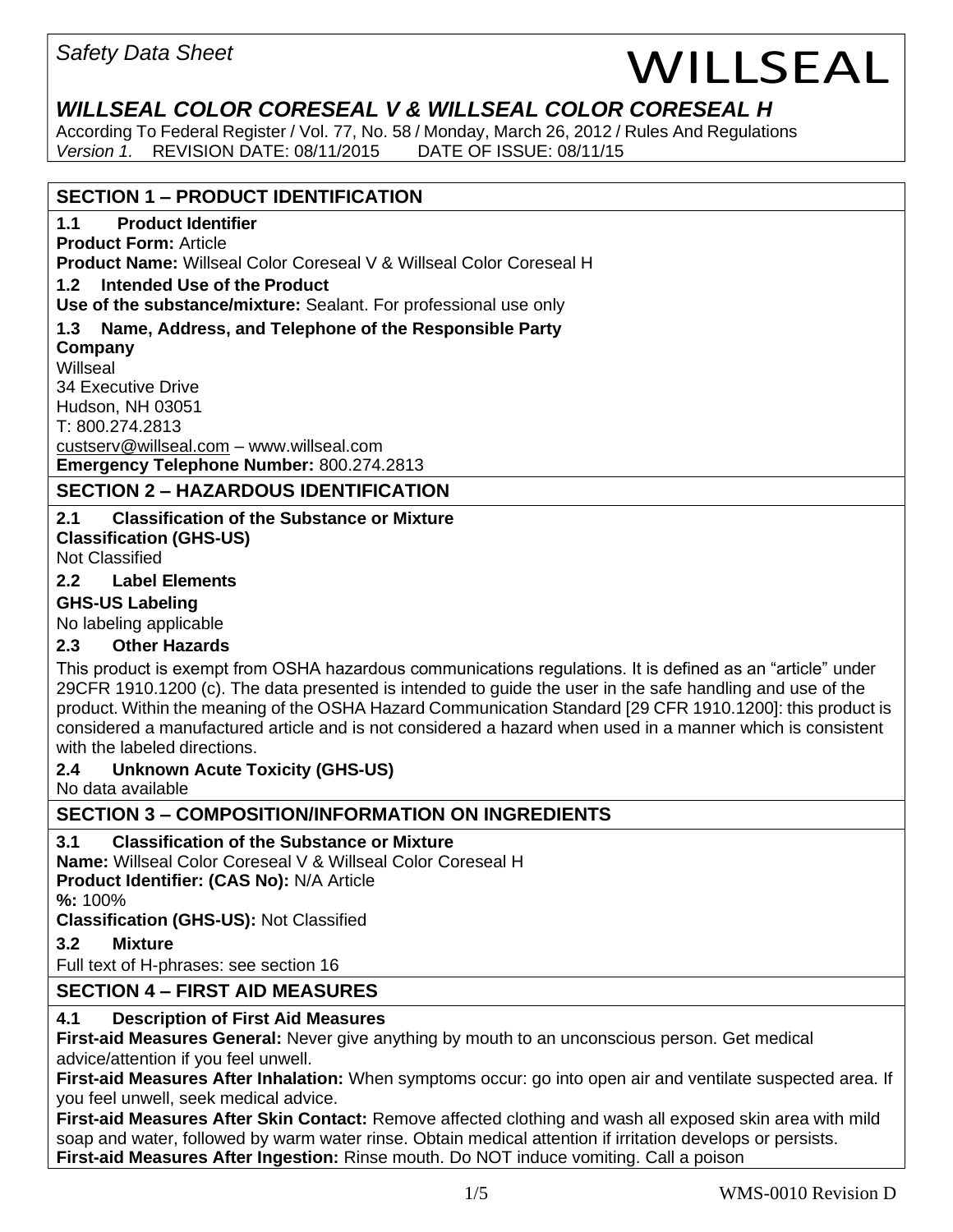# *WILLSEAL COLOR CORESEAL V & WILLSEAL COLOR CORESEAL H*

According To Federal Register / Vol. 77, No. 58 / Monday, March 26, 2012 / Rules And Regulations *Version 1.* REVISION DATE: 08/11/2015 DATE OF ISSUE: 08/11/15

center/doctor/physician if you feel unwell.

**4.2 Most important symptoms and effects, both acute and delayed** 

**Symptoms/Injuries:** None expected under normal conditions of use.

**Symptoms/Injuries After Inhalation:** Not expected to present a significant inhalation hazard under anticipated conditions of normal use.

**Symptoms/Injuries After Skin Contact:** None under normal conditions. Dust may cause irritation in skin folds or by contact in combination with tight clothing.

**Symptoms/Injuries After Eye Contact:** For particulates and dust: May cause slight irritation.

**Symptoms/Injuries After Ingestion:** Not expected to be a primary route of exposure. Ingestion may cause adverse effects.

**Chronic Symptoms:** None known.

**4.3 Indication of Any Immediate Medical Attention and Special Treatment Needed** If medical advice is needed, have product SDS at hand.

# **SECTION 5 – FIRE-FIGHTING MEASURES**

# **5.1 Extinguishing Media**

**Suitable Extinguishing Media:** Use extinguishing media appropriate for surrounding fire. Carbon dioxide, dry chemical, foam, water spray, fog.

**Unsuitable Extinguishing Media:** Do not use water jet. Use of heavy stream of water may spread fire.

# **5.2 Special Hazards Arising From the Substance or Mixture**

**Fire Hazard:** Not considered flammable but may burn at high temperatures.

**Explosion Hazard:** Product is not explosive.

**Reactivity:** Hazardous rea

ions will not occur under normal conditions.

# **5.3 Special Hazards Arising From the Substance or Mixture**

**Precautionary Measures Fire:** Exercise caution when fighting any chemical fire.

**Firefighting Instructions:** Use water spray or fog for cooling exposed containers. Do not breathe fumes from fires or vapors from decomposition.

**Protection During Firefighting:** Do not enter fire area without proper protective equipment, including respiratory protection.

# **SECTION 6 – ACCIDENTIAL RELEASE MEASURES**

# **6.1 Personal Precautions, Protective Equipment and Emergency Procedures**

# **6.1.1 For Non-Emergency Personnel**

**Protective Equipment:** Use appropriate personal protection equipment (PPE).

**Emergency Procedures:** Evacuate unnecessary personnel.

# **6.1.2 For Emergency Responders**

**Protective Equipment:** Equip cleanup crew with proper protection.

**Emergency Procedures:** Ventilate area. Evacuate unnecessary personnel.

# **6.2 Environmental Precautions**

None known.

# **6.3 Methods and Materials for Containment and Cleaning Up**

**For Containment:** Contain and collect as any solid.

**Methods for Cleaning Up:** Clean up spills immediately and dispose of waste safely. Take up mechanically (sweeping, shoveling) and collect in suitable container for disposal.

# **6.4 Reference to Other Sections**

See heading 8, Exposure Controls and Personal Protection. Concerning disposal elimination after cleaning, see item 13.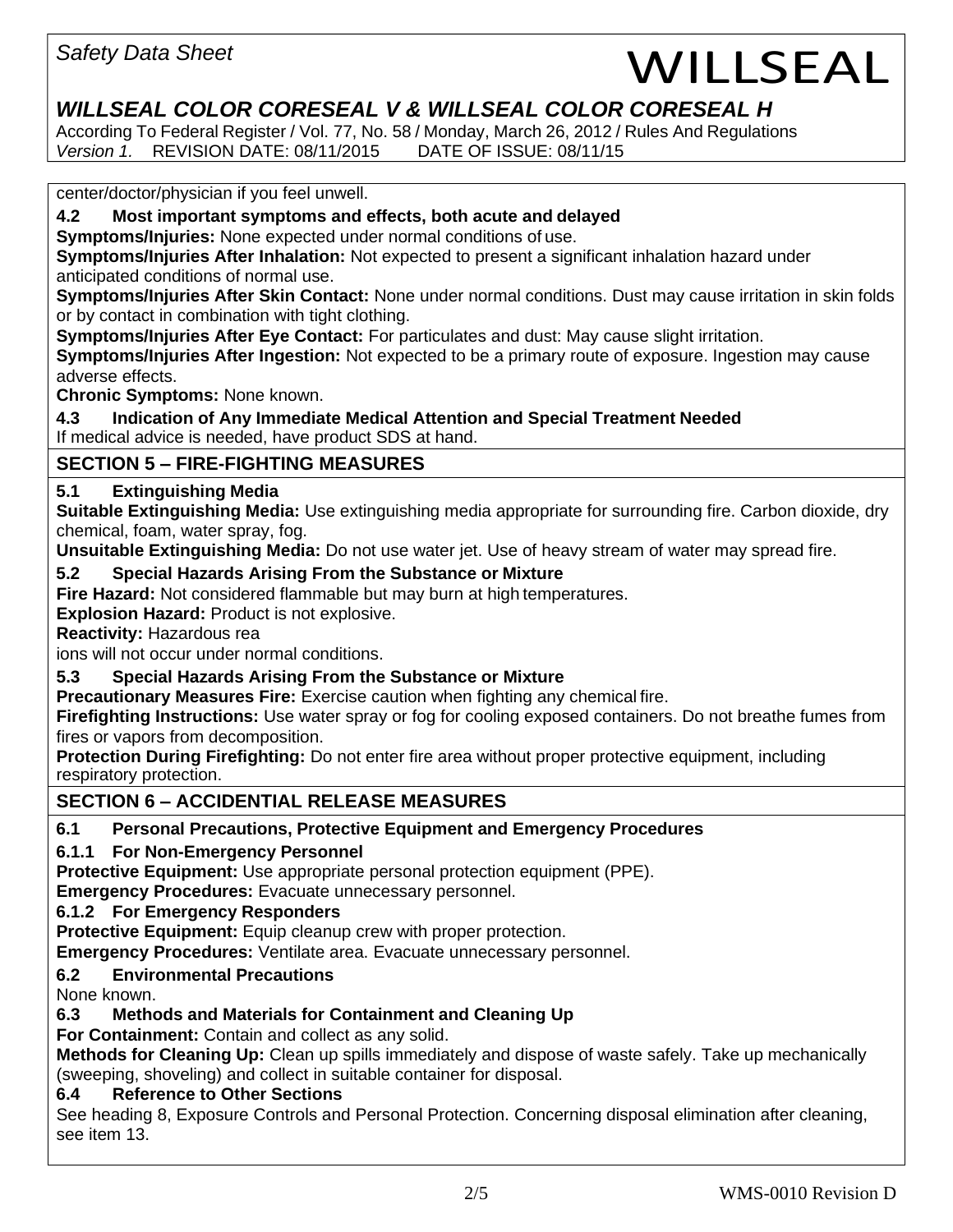# *WILLSEAL COLOR CORESEAL V & WILLSEAL COLOR CORESEAL H*

According To Federal Register / Vol. 77, No. 58 / Monday, March 26, 2012 / Rules And Regulations *Version 1.* REVISION DATE: 08/11/2015 DATE OF ISSUE: 08/11/15

# **SECTION 7 – HANDLING AND STORAGE**

#### **7.1 Precautions for Safe Handling**

**Precautions for Safe Handling:** Do not handle until all safety precautions have been read and understood. **Hygiene Measures:** Handle in accordance with good industrial hygiene and safety procedures. Wash hands and other exposed areas with mild soap and water before eating, drinking, or smoking and again when leaving work.<br>7.2

#### **7.2 Conditions for Safe Storage, Including Any Incompatibilities**

**Storage Conditions:** Store in a dry, cool and well-ventilated place. Keep/Store away from direct sunlight, extremely high or low temperatures and incompatible materials.

**Incompatible Products:** Strong acids. Strong bases. Strong oxidizers. Ethylene dichloride. Nitrobenzene. Cyclohexane. Tetrahydrofuran. Dimethyl sulfoxide.

#### **7.3 Specific End Use(s)**

Sealant. For professional use only.

# **SECTION 8 – EXPOSURE CONTROLS/PERSONAL PROTECTION**

#### **8.1 Control Parameters**

For substances listed in section 3 that are not listed here, there are no established exposure limits from the manufacturer, supplier, importer, or the appropriate advisory agency including: ACGIH (TLV), NIOSH (REL), or OSHA (PEL).

#### **8.2 Exposure Controls**

**Appropriate Engineering Controls:** Ensure all national/local regulations are observed. Avoid dust production. Provide adequate ventilation.

**Personal Protective Equipment:** Not generally required. The use of personal protective equipment may be necessary as conditions warrant.

**Hand Protection:** Chemically resistant gloves are recommended, but not required.

**Eye Protection:** In case of dust production: protective goggles.

**Skin and Body Protection:** Wear appropriate personal protective equipment.

**Respiratory Protection:** The following applies to the product if it is cut, sanded or altered in such a way that excessive and/or significant particulates and/or dusts may be generated: If exposure limits are exceeded or irritation is experienced, approved respiratory protection should be worn.

**Consumer Exposure Controls:** Do not eat, drink or smoke duringuse.

# **SECTION 9 – PHYSICAL AND CHEMICAL PROPERTIES**

### **9.1 Information on Basic Physical and Chemical Properties**

**Physical State:** Solid

**Appearance:** Gray Closed Cell Foam

**Odor:** Characteristic Odor, not objectionable

**Odor Threshold:** No data available

**pH:** No data available

**Evaporation Rate:** No data available

**Melting Point:** 300 °F (148.89 °C)

**Freezing Point:** No data available

**Boiling Point:** No data available

**Flash Point:** No data available

**Auto-ignition Temperature:** No data available

**Decomposition Temperature:** No data available

**Flammability (solid, gas):** No data available

**Vapor Pressure:** No data available

**Relative Vapor Density at 20 °C:** No data available

**Relative Density:** No data available **Specific Gravity**: 0.91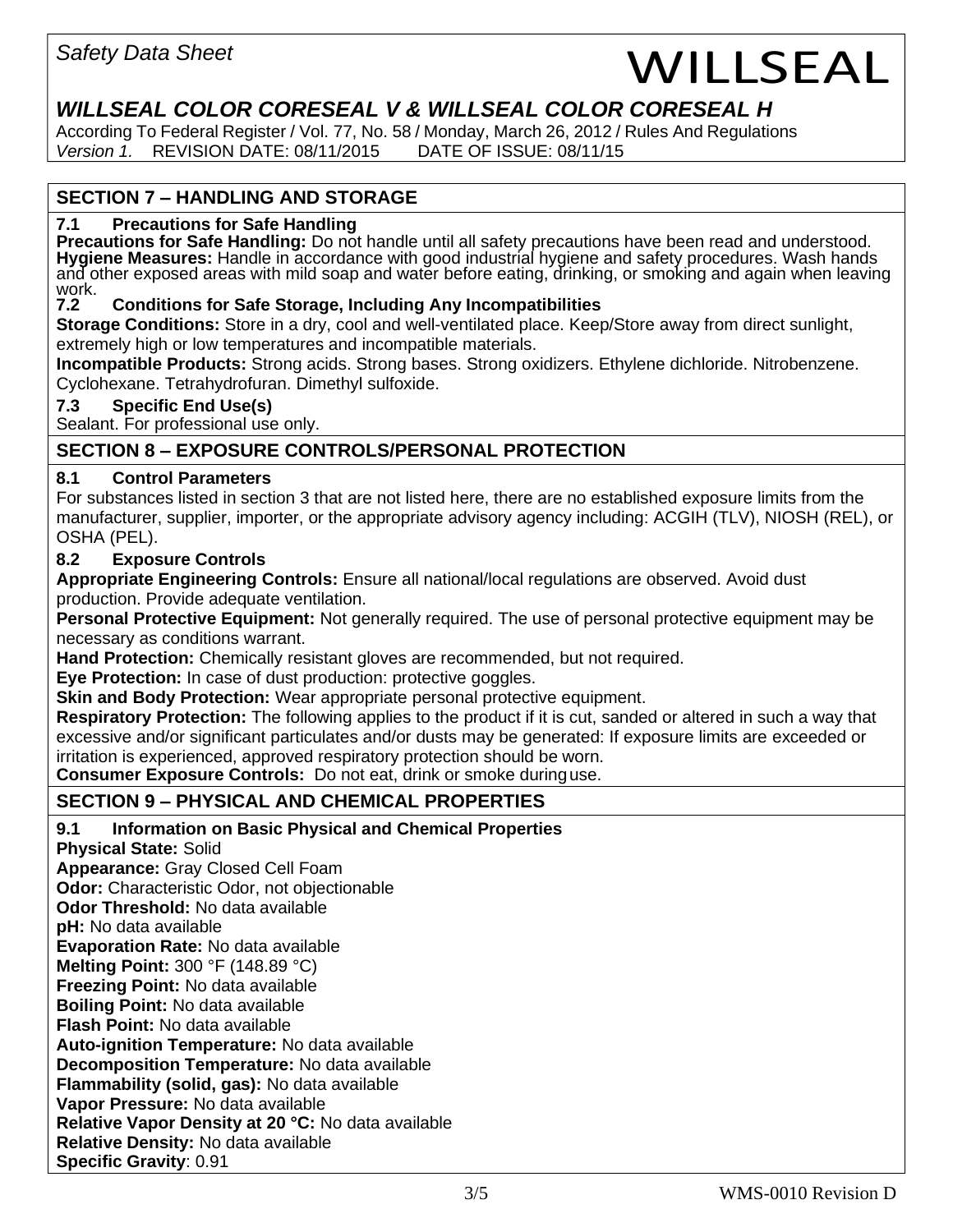# *WILLSEAL COLOR CORESEAL V & WILLSEAL COLOR CORESEAL H*

According To Federal Register / Vol. 77, No. 58 / Monday, March 26, 2012 / Rules And Regulations *Version 1.* REVISION DATE: 08/11/2015 DATE OF ISSUE: 08/11/15

#### **Solubility: Water:** Not soluble

**Partition Coefficient:** N-Octanol/Water: No data available

**Viscosity:** No data available

**9.2 Other Information:** No additional information available

# **SECTION 10 – STABILITY AND REACTIVITY**

**10.1 Reactivity:** Hazardous reactions will not occur under normal conditions.

**10.2 Chemical Stability:** Stable at standard temperature and pressure.

**10.3 Possibility of Hazardous Reactions**: Hazardous polymerization will not occur.

**10.4 Conditions to Avoid**: Sparks, heat, open flame and other sources of ignition. Incompatible materials.

**10.5 Incompatible Materials:** Strong acids. Strong bases. Strong oxidizers. Ethylene dichloride.

Nitrobenzene. Cyclohexane. Tetrahydrofuran. Dimethyl sulfoxide.

**10.6 Hazardous Decomposition Products:** Under fire conditions this material may produce hazardous carbon dioxide (CO2), carbon monoxide (CO), various low molecular weight hydrocarbons, and smoke. Hydrogen chloride.

# **SECTION 11 – TOXOLOGICAL INFORMATION**

**11.1 Information On Toxological Effects:** Hazardous reactions will not occur under normal conditions.

**Acute Toxicity:** Not classified

**Germ Cell Mutagenicity:** Not classified

**Carcinogenicity:** Not classified

**Reproductive Toxicity:** Not classified

**Specific Target Organ Toxicity (Single Exposure):** Not classified

**Specific Target Organ Toxicity (Repeated Exposure):** Not classified

**Aspiration Hazard:** Not classified

**Symptoms/Injuries After Inhalation**: Not expected to present a significant inhalation hazard under anticipated conditions of normal use.

**Symptoms/Injuries After Skin Contact:** None under normal conditions. Dust may cause irritation in skin folds or by contact in combination with tight clothing.

**Symptoms/Injuries After Eye Contact:** For particulates and dust: May cause slight irritation.

**Symptoms/Injuries After Ingestion:** Not expected to be a primary route of exposure. Ingestion may cause adverse effects.

**Chronic Symptoms:** None known.

# **SECTION 12 – ECOLOGICAL INFORMATION**

- **12.1 Toxicity:** No additional information available.
- **12.2 Persistence and Degradability:** Not established.
- **12.3 Bioaccumulative Potential:** Not established.
- **12.4 Mobility in Soil:** Not additional information available.
- **12.5 Other Adverse Effects**

**Other information.** Avoid release to the environment.

### **SECTION 13 – DISPOSAL CONSIDERATIONS**

### **13.1 Waste treatment methods**

**Waste Disposal Recommendations:** Dispose of waste material in accordance with all local, regional, national, and international regulations.